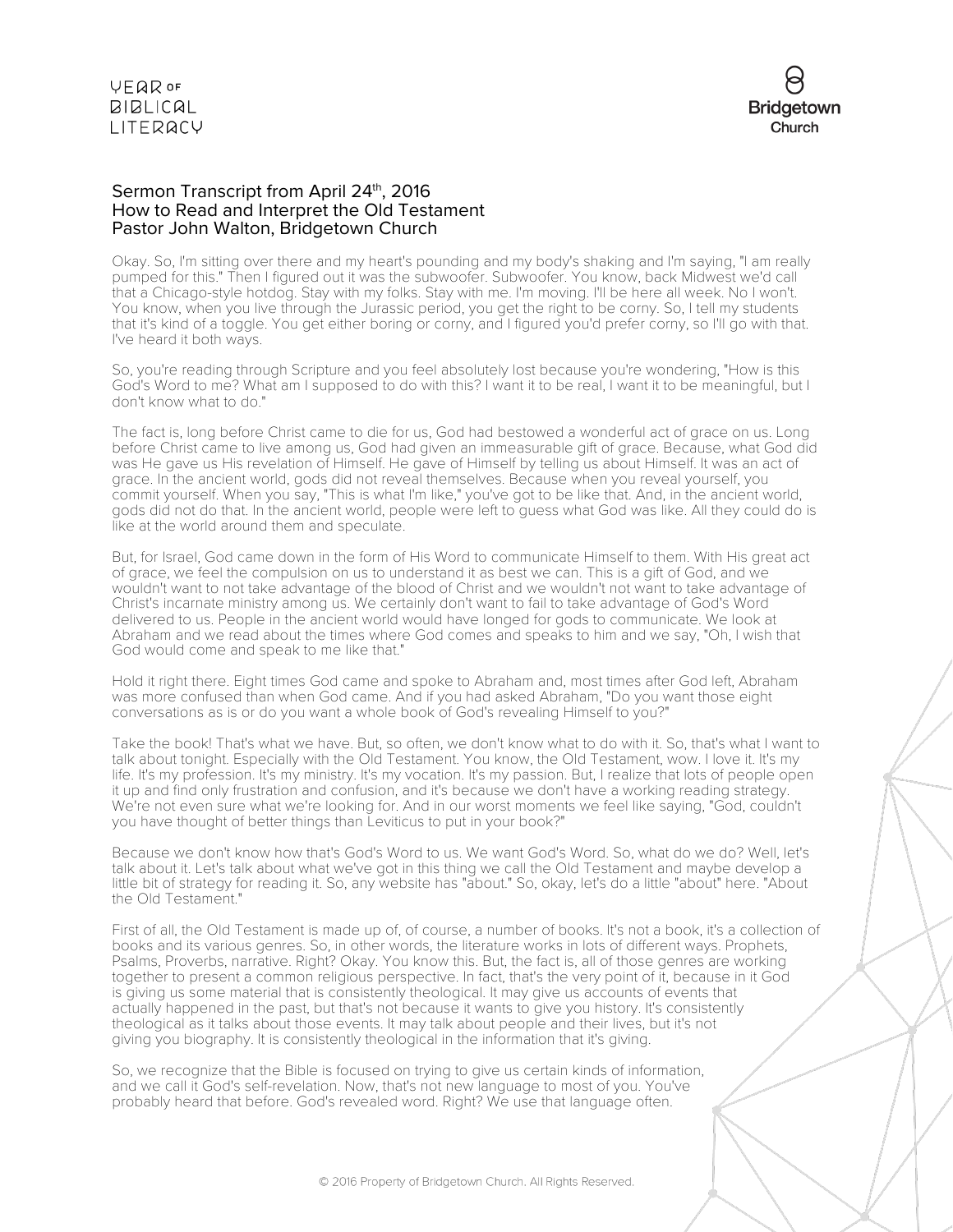# VEQROF **BIBLICAL** LITERACY



But, what happens is that we hear that turn and we embrace it and we accept that, but we don't always then move the next step and carry that through how we read the text. And that's where our strategy has to pick up.

What I want to suggest is that it's not enough to know what the Old Testament is. "Oh, it's God's revelation." We have to reorient to what it does. What is it that the Bible is doing? Okay, now, we're going to get to that as we move through an understanding of what it is that the Bible is. So, I've got a little acronym for us. "AIR Bible."

Now, one of the things that I really love doing, and unfortunately I'm doing it at this moment at home, but I, for 15 years in the various churches I've been involved in, I teach sixth grade Sunday school. I love it. Sixth grade is just such a ripe age. They're kind of done with the Bible stories and they're ready to start thinking more deeply. And they're at that cusp where they're not yet middle school and high schoolers with all of that going on, and they're starting to think about, "Is this my faith or is it just what my parents taught me? Do I believe this or is it just kind of that I'm in this church and this is what I was taught?"

So, they're ripe to think about what it takes to shift this whole enterprise to "who I am." My identity and not my parents and not my church. So, I love it. Sixth grade is great opportunity. So, I talk to them. My course is called "We Believe" and it's a course on doctrine. Plain and simple. Yeah, that's what it is. A course on doctrine. But, we wanted to introduce them to what is it that you believe? What is it that you're identifying as? And we spend the first six weeks talking about the Bible and what it is because, of course, everything else they believe comes out of the Bible. So, I use "AIR Bible" to introduce that to them, and I'm not trying to treat you like sixth graders, but it does give us the key information that we need to work with.

So, first of all we recognize that the Bible has authority. That's the "A" if you're following in your menu. Okay? It has authority. Now, what does that mean? Authority is something that we are accountable to and that we submit to. We recognize the Bible as having come from God and, therefore, it has the authority of God. That's why we submit to it. Okay? That's why we are accountable to it. So, that's authority.

The "I" stands for "inspiration." And, of course, all that really says is that its source is God. It would be really sad if this was stuff we just made up ourselves. It wouldn't be worth the commitment of our lives. Now, this is a gift from God, and it's from God. If it were just some smart or spiritual or pious people who made this stuff up, that's not worth our commitment. It's our conviction that it comes from God – through human intermediaries, yes, but it comes from God, and that's what gives it that authority.

Then, of course, the third one, the "R" is for "revelation." Those are the three basic terms that describe what the Bible is to us. It has authority, it comes from God and it is characterized as God's revelation of Himself. So, let's follow that up a little bit. How does authority work? How do we think through this? The center of authority is not in what it tells us to do. Though, of course, we have to pay attention when it tells us to do things. We can't just ignore them. But, its authority is found in how it wants us to believe and to think. We don't just want to read the Bible to get an action plan for the next week, we want to read the Bible to fill that reservoir of knowledge in us so that we'll be armed and equipped to face the things that come at us in life.

We can't just live our life trying to figure out which command of the Bible we now need to do. The Bible's a lot bigger than commands. It's asking a life response from us. We are supposed to believe certain things. When I learn something about God from the Bible or somebody explaining the Bible to me, I might not need that this week or next week or next month. I might not need it for 20 years, but I want it there so that when I need it I can draw on it. We have to read the Bible so that we become instinctive in our responses to life and its situations.

If you're a pianist and you're going to do a recital, you don't walk in and sight read. That would be a really miserable experience for everybody. Just saying. You practice and practice and practice and practice. What's the goal of all of that? The goal is so that piece – not even just the notes – becomes instinctive. If you've got to think too much about it, it's not going to be a fun experience. Your fingers know what to do instinctively, and that's how life has to be for us. Once we take in the knowledge of God, we fill up this reservoir of belief so that we know, instinctively, how we need to respond to the situations of life.

So, the Bible is not just giving us a list of rules. Oh my goodness, no. It's showing God to us. The core of its authority is to be found then in what it tells us God is like. It's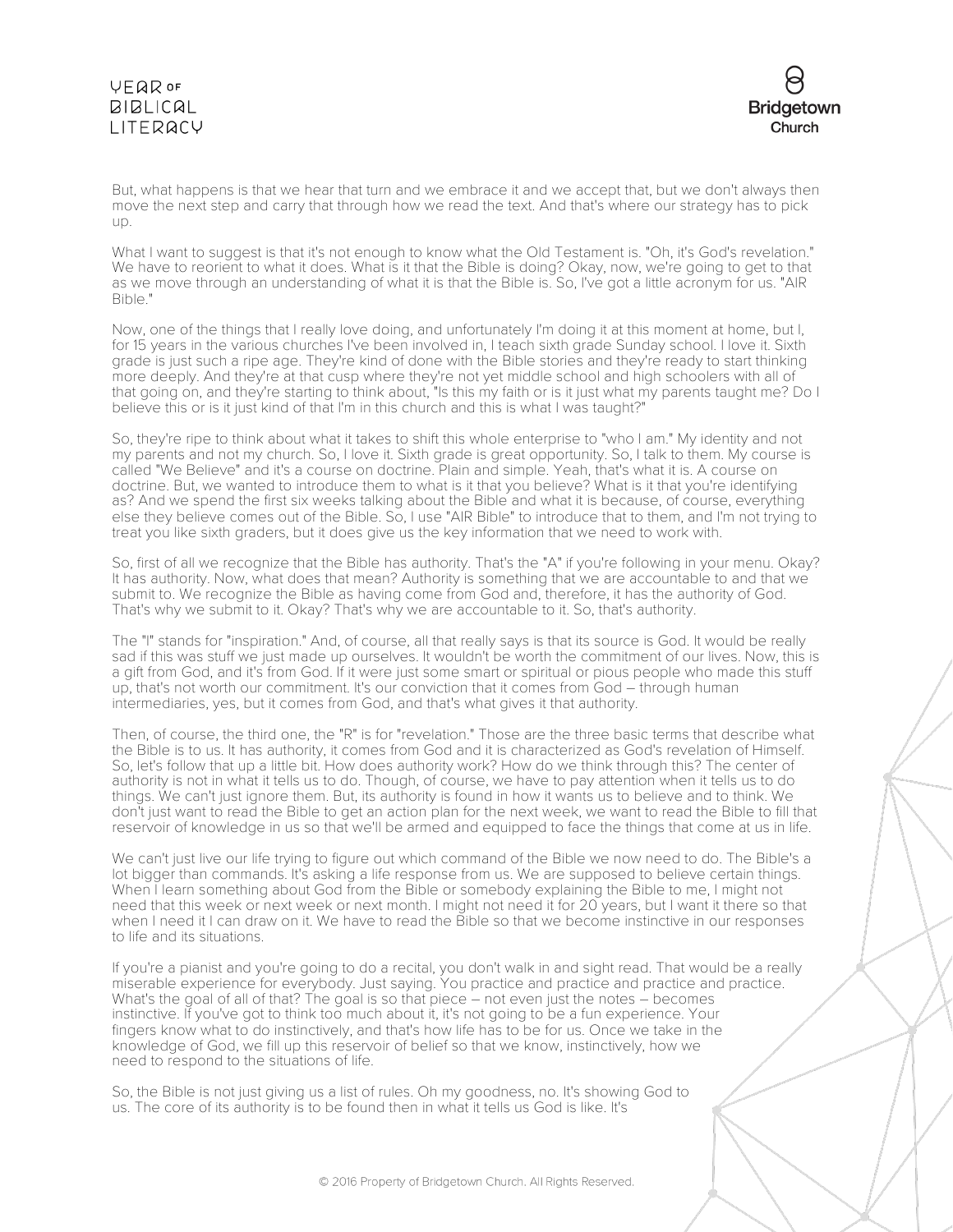# **VEQR OF BIBLICAL** LITERACY



interesting. Some people, even Christians who have been Christians for a long time, read the Bible and they get to some parts and they say, "Oh, boy. God's doing some strange things here. I don't like that very much. I'm just going to leave that part out."

Oops. We can't do that. It's the whole package. You know, when my computer asks me to upload something or install something or whatever, it asks me whether want the full installation or a custom installation. Now, I don't about you, but I am fully persuaded that I'm far too stupid to know what custom installation I ought to do, because I'm afraid I'm going to leave something out that's really important, you know? So, I end up with all the ads and the pop-ups and ugh. Okay? But, I do full installation.

In the Bible, we get a full installation. You can't tailor it. You can't say, "I like these parts of God." And, especially, what some people do, "I like the New Testament God. Love. I don't like the Old Testament God. Grr. Angry. Punishing."

You have misunderstood the Old Testament God. Jesus kind of thought the Old Testament God was pretty cool. Oh, it was Him. Okay. So, we have to be careful there. So, the core of the authority is to be found in what it tells us God is like. The core of the authority is not in a bunch of rules. Its authority is: "This is the picture of God. Take it or leave it."

We are compelling to accept this picture of God, to put it in the center of our worldview and make it the basis for everything that we do. It's easy to have a fully developed view of God. People grow up in the church and they say, "Oh, I learned all about God in Sunday school and at church. I go to church all the time, I read my Bible, I know all about God."

But then, they take that very beautifully developed picture of God and they shove it away into the corner of their life and don't pay any attention to it in how they live. That won't fly. There are other people who are filled with zeal for God for acting on God's behalf, for being God's person in the world. But, they don't have a well-informed view of God. They don't really know what He's like. And, as a result, everything's off-kilter.

We have to do both. We have to have a fully developed, well-informed view of God and we have to have it smack in the middle of our life so everything revolves around it. That's what the Bible's after for us. So, that's the idea of authority. We're accountable to it. So, its picture is true and it demands response.

Revelation. So, what is it? Okay. So, when you're trying to get to know somebody – I just met John Mark today. First time ever. Okay? So, there we are kind of trying to get to know each other a little bit. How does that work? You do it all the time. You meet new people. I mean, in one sense, you do it when they stop and say, "Turn around a greet one another. Say hello to somebody you don't know."

Right? How do you do that? How does it work? Okay. Some of you are introverts and you're saying, "I have no clue. I have no idea. Don't. Wow, you know, I usually pretend I have to tie my shoe."

So, granted, it's a little more difficult for some people. But, how does it work? It works because what we do is we start sharing little bits of information with each other. You know, when I sit down at the table in the lunch room with some students I haven't seen before and they're all saying, "Why is this professor invading my space?"

So, I sit down and I say, "So, tell me about yourself. Where are you from? What's your major? What year are you in? What activities?"

And they feel like they're being grilled. You know? "Interrogation?"

So, I'm just trying to find out a little about them. You know, if it's going the way it should, they'll ask me some of the same questions about myself. So, we start to get to know each other. And, as you know, when you get to feel like someone's a friend, you would describe that by feeling like you know a lot more of their story and they know more of your story. Then people kind of meet somebody that they're really really really interested in and they just want to hear story and story all the time and spend all their hours sharing stories. Right? And that's how we get to know each other.

Then you get married and five years later you've heard all the stories and they're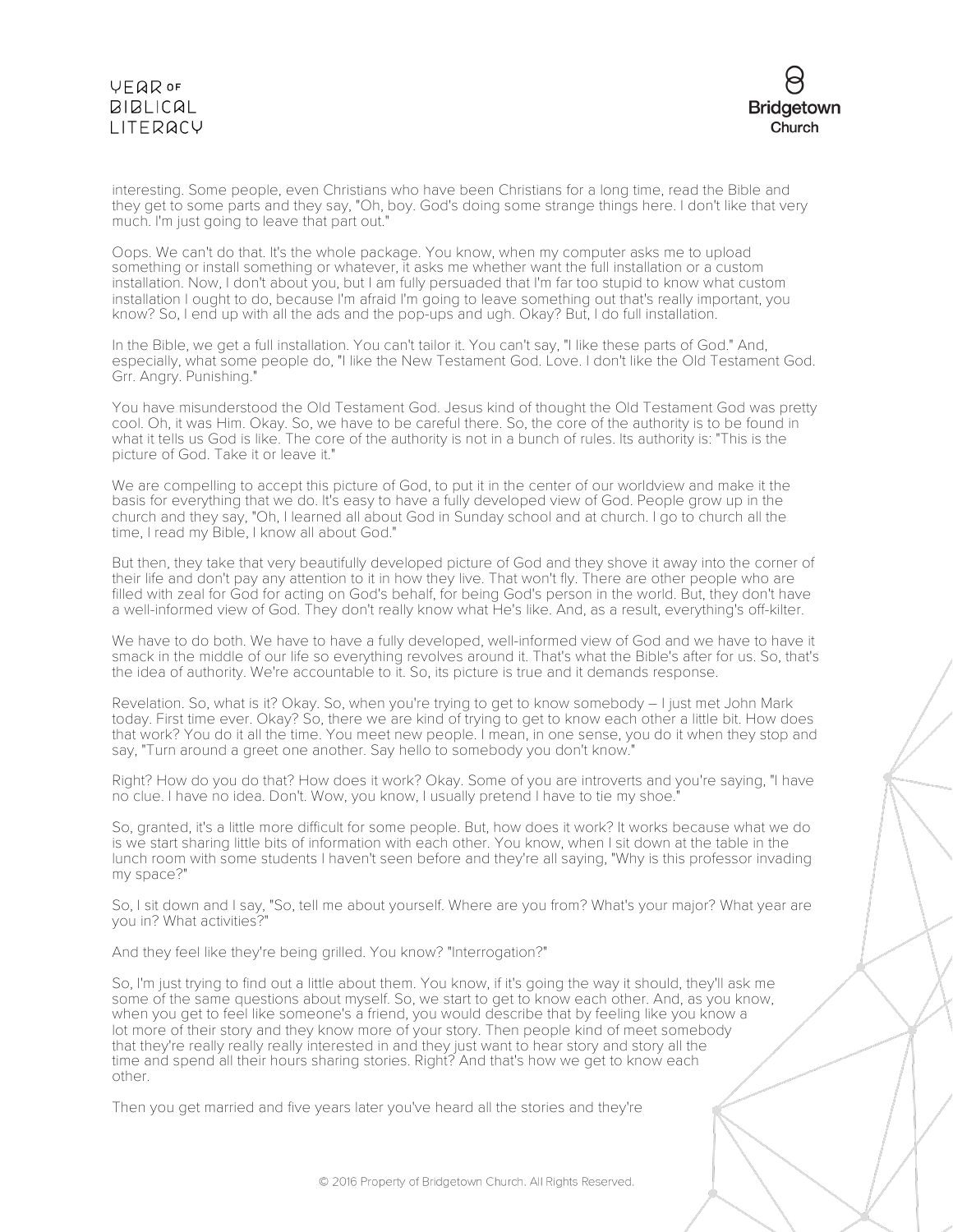# **VFQR OF BIBLICAL** LITERACY



changing. What's up with that? But, that's how we get to know each other. Story. Now, haven't you sometimes sat down and asked yourself, "I want to know God, but I don't know how to do it? Because it doesn't work the same way, you know? I don't know His phone number. I don't know how to do it. How do I get to know God?"

Well, guess what? It's the same way. The Bible's God's story. That's what it is. When we say it's God's revelation of Himself, it's His story. And we can get to know Him by knowing His story. Remember that story is not just about your past, story is about your past and your present and your future. Your hopes and dreams, your ambitions, your passions. That's all part of your story, and that is what God tells us as He gives us His word. He's giving us His story.

And if we want to know God, that means we have an endless desire to hear more of the story. Lots of people say they want to know God, but they somehow think that should happen kind of mystically or automatically. I say, "Well, why don't you read your Bible?"

"Oh, that's too boring."

"Well, you just told God His story is boring."

You know, once we recognize it's His story, that becomes – catch this – our reading strategy. No matter what genre we're in, no matter what testament, our reading strategy is: this is God's story. And, therefore, first question out of the shoot no matter which part of the Bible I'm in: what did I just learn about God? That's what it's there for. That's what the Bible is. That's what it's doing. That should be our question. What did I just learn about God? What does this tell me about God?

So, it's God's story. To know Him, we must know His story. There's really no short cut. We can't know Him by meditating harder. When we pray, we are sharing our story. But, it's God's Word that's sharing His story. Do you want to know Him? Open the book. Spend time in it. It demands response from us. And what response is that? We are supposed to be hearing God's story, sharing our story with Him, because we are partners. We are partners in the plan and purposes of God. So, we're trying to read what it's all about to be part of the Kingdom of God, to be part of God's plan and purpose. That's what we are as God's Church. That's what Israel was as God's covenant people. Brought into the program, now you're part of the team.

So, how do we take our place as partners in God's plan and purpose? Well, we have to understand what the program's all about and we have to understand who's running the program. So, let's turn our attention specifically to narrative. We could do any of the genre's, but they asked me to do narratives, so that's what we'll focus on and talk about how narrative works.

You might think that's the one you need the least help on. "Oh, they're Bible stories. Woohoo. I know Bible stories."

Okay. But, you didn't want me to talk about Leviticus. You really didn't. Although, that'd be fun. But, narrative. Let's start there. Because, even though we often think we know what to do with it, sometimes it doesn't go so well. So, when we approach a narrative, first of all, we imagine and we understand that the writer is writing intelligently with a purpose. Okay, so, news flash: Bible stories are not isolated, individual, autonomous stories. They're in a book. Whether it's Judges or 2 Samuel or 1 Chronicles, it's in a book. And that particular narrative plays a role in that book and the role in that book was given to it by the author who is using that narrative in a particular way with a particular reason. It's not self-standing. It contributes to the book.

The narrator is being moved by the Holy Spirit and producing inspired word of God. Therefore, the narrator's purposes are important to us because we need to track with the narrator, and that means much more than just reading a single, individual story. He's writing intelligently with a purpose. We assume that each segment contributes. So, when I'm reading a story, a narrative, I'm going to ask, "What does this narrative contribute to the book? How's the narrator working all of this out?"

The interpreter, then, must identify various literary structures and devices that will convey the author's intent. We want to track with the author. Now, what happens sometimes is we're not necessarily content tracking with the author, because we read a story – let's pick the story of Esther – and we say, "Wow, you know, there's some intriguing stuff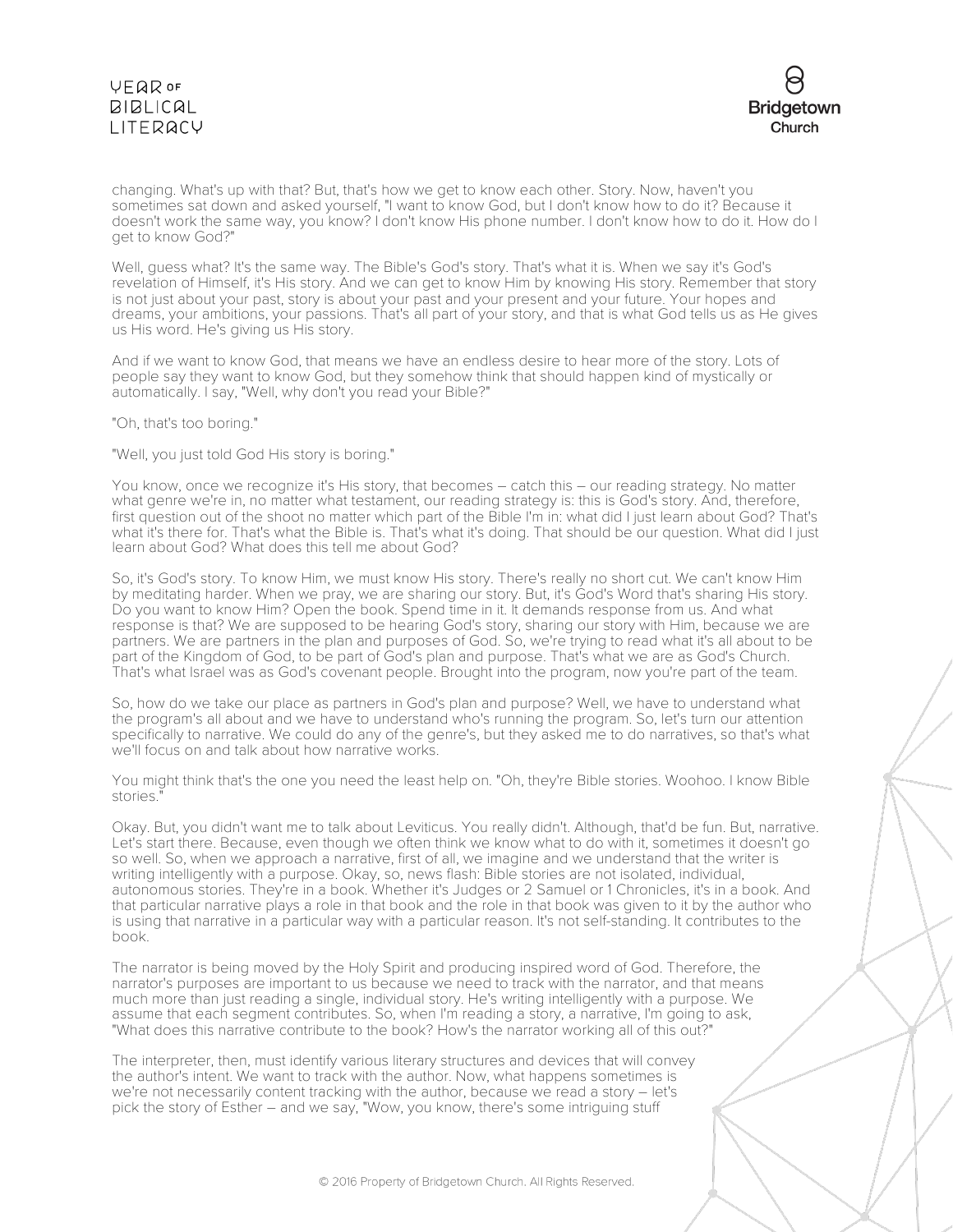# VEQROF **BIBLICAL** LITERACY



going on here. I'd really like to understand a little more about what's motivating Esther or what's driving Haman or what's Mordecai thinking when he refuses to bow down or what's Xerxes smoking that he can't sleep?"

No. Okay. We have all kinds of curious questions that we have and we want them answered. But, here's the problem: the text doesn't tell us those things. Lots of times, then, when we read narrative, we find ourselves wanting to kind of lift up the curtain of the literary characterization and get behind to the "real people." Who are the "real people" in the book of Esther? So, we try to kind of bypass the literary presentation that we have in front of us to get to, "Yeah, what's back there?"

You know, we'd love to do a Myers-Briggs test on Haman. Man, what makes that guy tick? Well, we can't. We can't get to the real person. We believe they are real people, but we can't get to the real person. What we have is the literary characterization. And, by the way, that's what's most important because that's what has authority. Anything that we make up, we made up. And that doesn't have authority because we made it up. But, we do it all the time. If you're doing a Bible story in a narrative or even a Sunday school class, you might end up speculating all sorts of things about why the people are doing what they're doing or what they're thinking. That doesn't accomplish anything.

We have to get an idea of what the text is doing, what the author is giving us. So, we have to be careful about what we're doing. We want to identify what the author's up to. Now, the medium we have is story. That's what we've got to work with. Okay, but what do we do with those stories? Lots of times we get talking with narrative we get talking about the heroes of the Bible. The problem with that line is that there's a grammatical error in it. It should be "hero" of the Bible, because there's only one. His name is God.

There's only one hero in the Bible. All the rest? Abraham, Moses, Ruth, Esther, Joshua, David? Bit players. God's the hero. So, we're not so much interested in what those characters are doing or why they're doing it, except insofar as God is revealing Himself through them. I'm not interested knowing David's story, I want to know God's story through David. I want to know God's story through Ruth. The characters, they're bit players.

So, when we read a narrative, we ought to be asking, "What does this tell me about God?"

Sometimes we think that it should be telling us about ethical models, role models, behavioral objectives or the little boy who shared his lunch. Do you share your lunch with your coworkers? You know, I'm sorry. The feeding of the five thousand is not about a little boy sharing his lunch. That story's told in all four Gospels, though the kid is mentioned only in one. I suspect he was kind of intimidated by Peter. "Here, take it!"

I don't now. But, that's not the point. You know, Jesus is God. He's feeding the multitudes. There's big deals going on there, and it's not to teach us to share. We often miss the point of the story. So, one Sunday I was hanging around and had two things at different times, so I had the middle time free. And, as usual, I went down to the kid's department and I said, "Do you need any help in any of the rooms? I'm free. Happy to sit in there."

You know, just an extra body in the room. So, they put me in the four-year-olds. I love four-year-olds. So, there I am in the four-year-old class. And you know how it is with four-year-olds. You just get down and start playing with them and next thing you know you're BFF and they're like, "Oh, Mr. John this," and, "Mr. John that." Great. I love it.

So, it's story time and we go over for story time and all 12 of them are trying to sit on my lap and, you know, I'm in heaven. So, it's very cool. Now, the story's coming. Now, of course, I don't have to do anything here. I just was a last minute volunteer. And so, I'm interested in what the story's going on. So, he starts saying, "So, kids, do you know that Jesus had friends? For instance, there were friends named Mary and Martha and – here's a tough one – Lazarus. Say that with me kids. Lazarus. Okay. Good. Those are Jesus' friends."

I'm thinking, "Okay. This is John 11. It's the story of Lazarus being raised from the dead. Cool."

So then, he starts getting the kids to talk to him about their friends and how important friendships are and that they have friends. You know, somewhere in the process, I think he did mention in passing that Jesus raised Lazarus from the dead when he got sick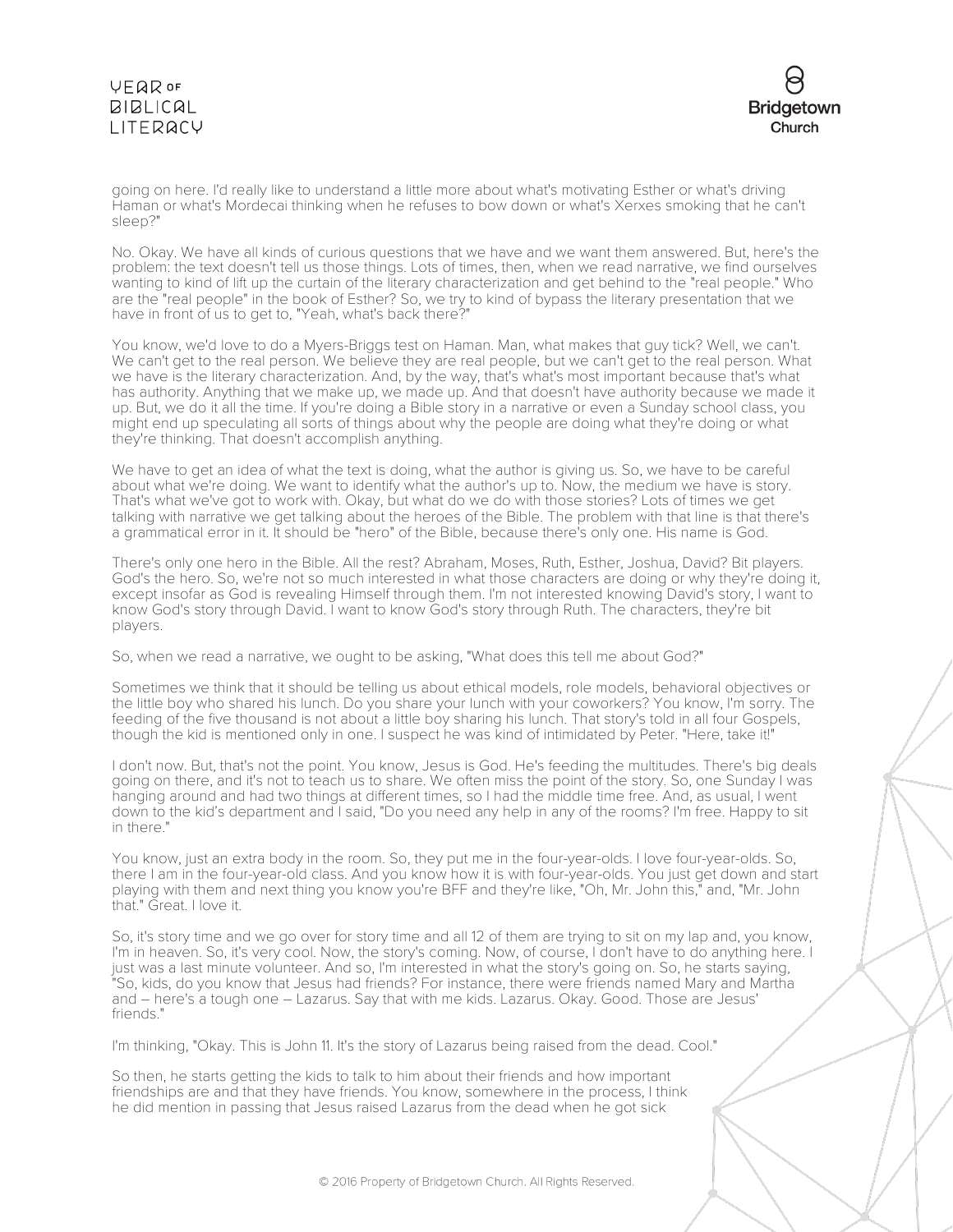### **VFQR OF BIBLICAL** LITERACY



and died, but, you know. Then it was, "Kids, what did we learn today?"

"Oh, Jesus had friends. Mary was Jesus' friend. Martha was Jesus' friend. Oh, lalalala... Lazarus. Yeah. He was Jesus' friend."

Then, "Okay. It's time to go over and do our craft."

And I'm dying. I'm saying, "Okay. I'm just crowd control. Don't get upset. Don't have a hermeneutical moment, okay? Just take it easy."

Now, usually in cases like that, I really depend on my wife being with me because she has this way of sticking her hand on my knee here and getting that spot that just makes me forget all about what's being said and suffer the pain. But, she wasn't there. So I'm like, "No, okay. Let's just go do the craft. Help color the picture. Come on. You can do it... Kids, do you know what I learned in the lesson today?"

"No, Mr. John. What did you learn?"

"Jesus is God! He raised that man from the dead! Hallelujah!"

"Mr. John, you're scaring me!"

What are we doing? The Bible is not about Jesus having friends. You'd think it was a straightforward story. But, we do it over and over again. So, we try to make a behavioral objective out of it, we try to make it a role model. Now, let me say, I mean, you can get a role model anywhere. You can get role models certainly out of the Biblical narratives; good or bad. You can get role models out of Dickens, you can get role models out of Harry Potter, you can get role models out of anything. Tolkien, B. Sam. Fine. But, is the Bible there to give us role models? I know it's not because, so often, it doesn't really explain to you whether what they're doing is good or bad and it's not always obvious.

Those stories are there to tell you about God, not to tell you about those characters. And, by the way, these things that we tend to do wrong, I ended up finally writing about them. I've got this book called "The Bible Story Handbook." It's really a reference for parents and teachers and pastors, too. Anybody why really wants to know what these Bible stories are about. I introduced the theory for a couple of chapters, but then I go through 175 Bible stories, Old Testament and New Testament. New Testament's that back part by the maps.

And I don't tell the stories, but we just talk about "what's going on in this story, what's it doing here, how does it fit to what the author's doing, how does it contribute, what are some things you shouldn't be doing with this story?" Okay? Just a resource for those who might have use for it if you're dealing with Biblical narrative. So, we do all kinds of things with the stories that we shouldn't be doing with the stories. We shouldn't be making metaphors out of them. Sometimes the Bible uses metaphor, but we shouldn't make up our own.

"So, David went down into the valley and he picked up five smooth stones and then marched across the field to meet the gigantic Goliath... who are the giants in your life that you have to overcome? What five stones has God put into your bag to have you fight against the giants and to overcome them?"

We turn it into metaphor. But see, that can go nowhere but bad, because the minute you start saying what you think those five stones are, guess what? You're making it up. The Bible doesn't do anything like that. And if you're making some identification of the five stone the teaching of the text, it's not the teaching of the text, it's the teaching of your imagination. We can't do that. So, we can't just turn it into metaphor. We can't think as if everything's a promise. We don't' go through the Bible extracting promises. Yes, God makes some promises. But, most of the time, they're to somebody else. Sorry. Nothing personal. Okay?

We can't do that. We can't go through extracting proof texts and reading through narratives to find that little zinger of a line that we try to pick up to mean something else. There's so many things that we do with narratives that we've got no right doing because they do not lead us to the teaching, the authoritative teaching, of the Bible author, and that's our pipeline to God. We have got to be doing with the story what the narrator's doing with the story, understanding from the story what the narrator wants us to understand from the story.